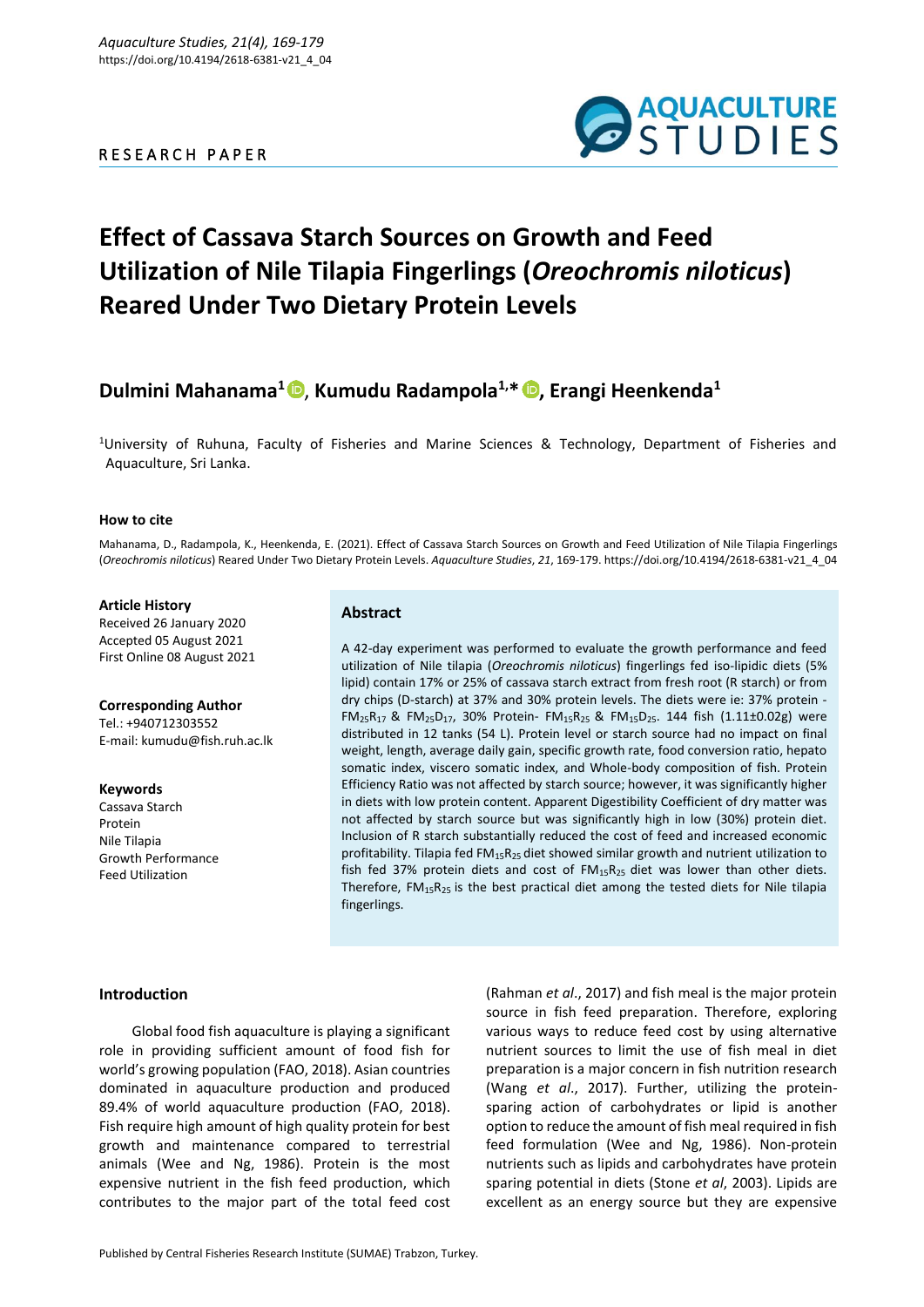than the plant carbohydrates. Therefore, carbohydrate sources can be used to spare protein especially in omnivorous fish as they can utilize more carbohydrates than other carnivore fish (Stone *et al*, 2003). Carbohydrates can be included at optimum levels in aquaculture diets to reduce feed costs and also as a binder during feed manufacturing (Fayose and Ogunlowo, 2012). Further starches and sugars are the most economical and inexpensive source of energy for fish diets (Shiau and Peng, 1993).

Cassava (*Manihot esculanta*) is a rich carbohydrate source and starch extracted from cassava roots is a cheap, highly available non-protein energy source, which has been tested as a fish feed ingredient in many studies (Wee and Ng, 1986; Ubalua and Ezeronye, 2008, Breuninger *et al*, 2009). However, cassava was not very popular as an ingredient of fish diet due to the high cyanide content (Montagnac *et al*, 2009). Cyanide in Cassava can be found as bound glucosides, cyanohydrins, and free cyanide. Extracted starch from the fresh root, are grated and ground with water and the cyanide will be dissolved in supernatant water. Extracted starch from dry chips are processed using mechanical drying, such as in an oven, and natural drying by the sun (Oke, 1994). Toxicity of the cyanide in Cassava can be removed through different processing methods, used for the starch extraction (Montagnac *et al*, 2009). Some studies were carried out to study the feasibility of using cassava starch as a feed ingredient in order to enhance the growth performance and the survival of cultured fish species. Wee and Tuan, (1988) recorded that when *Oreochromis niloticus* fed with five diets containing five levels of protein (20%, 28%, 35%, 43%, 50%) and Cassava starch (51.4%, 39.8%, 27.7%, 16.1%, 3.6%) the highest growth was obtained by fish fed diet containing 35% dietary protein level and 27.7 % cassava starch. They have concluded that, fish were progressively improving growth response with increasing dietary protein levels up to 35% crude protein. In another study *Cyprinus carpio* fingerlings were fed with isonitrogenic diets containing 15%, 30% or 45% of cassava and a control diet that did not contain any digestible carbohydrates for 10 weeks (Ufodike and Matty,1983) and fish grew best in the diet contained 45% cassava, 30% fishmeal compared to the control diet having 0% cassava and 30%fish meal.

Cassava is a very common locally available food ingredient in Sri Lanka and cassava fresh root can be obtained at a very cheap price in the local markets. Furthermore, surplus in production during the harvesting period, causes very low demand for the cassava production and becomes an unutilized food source Cassava starch can be extracted using both fresh roots and dry chips (Meuser *et al*, 1978). Purity of the starch varies with the source and the purest starch was extracted from the fresh roots compared to dry chips (Meuser *et al*, 1978). Cassava starch is comparatively low price ingredient and incorporation of cassava starch may reduce the production cost of fish feed.

Nile tilapia considered as the second most cultured fish after carp, which are farmed in over 100 countries (FAO, 2019). As the market price for tilapia is low, to achieve a least-cost production for global demand, research has been focused on the formulation of a cost effective feed for tilapia farming, incorporating high levels of dietary carbohydrates (Boonanuntanasarn *et al*., 2018). Nile Tilapia can utilize high amount of carbohydrate (up to 27.7%) and different carbohydrate sources, such as starch, glucose and dextrin (Wee and Tuan, 1988; Shiau and Peng, 1993; Boonanuntanasarn et al, 2018). Tilapia pond culture has been widely practice in Sri Lanka at present with the support of the National Aquaculture Development Authority of Sri Lanka (Amarasinghe, 2013). Many farmers in rural areas culture tilapia as small scale aquaculture practice and, the lack of suitable feed is a major concern of these farmers. Hence, developing low cost feeds for tilapia will help to develop sustainable culture (Amarasinghe, 2013). The present study will focus on using cassava starch as a low cost ingredient in tilapia feeds.

During the harvesting period, a major problem of cassava production is the rapid postharvest deterioration of casava roots which usually prevents their storage in the fresh state for more than a few days (Somendrika *et al*, 2016). Therefore, large amount of harvested cassava roots is wasted without consuming. However, if farmers can produce starch from their excess cassava harvest which cannot be marketable, it can be a better way to utilize this unutilized resource and they will be able to obtain some extra profit from their wasted harvest.

However, there is no sufficient information in the literature on using cassava starch as a fish feed ingredient in Sri Lanka. Although cassava starch is a cheap feed ingredient, yet it is not used in small scale pond culture in Sri Lanka. Therefore, the specific aim of the present study was to evaluate the effect of varying levels (17%, 25%) of two starch sources (extracted from fresh root or dry chips) at two dietary protein levels (37% and 30%) in diets on growth performance and feed utilization of Nile tilapia fingerlings and to determine the cost effectiveness of the experimental diets.

# **Materials and Methods**

# **Experimental Design**

Nile tilapia fingerlings (4.03±0.01cm, 1.11±0.02 g) were purchased from Muruthawela NAQDA center and brought to the aquarium of Faculty of Fisheries and Marine Sciences & Technology of University of Ruhuna. They were acclimatized for two days and randomly distributed among the twelve rectangular glass tanks (60cm×30cm×30cm) at a stocking density of 12 fry/tank. Each treatment had 3 replicates. Tanks were filled with dechlorinated water (45L) and aerated using mechanical aerators and natural photoperiod was used during the experimental period.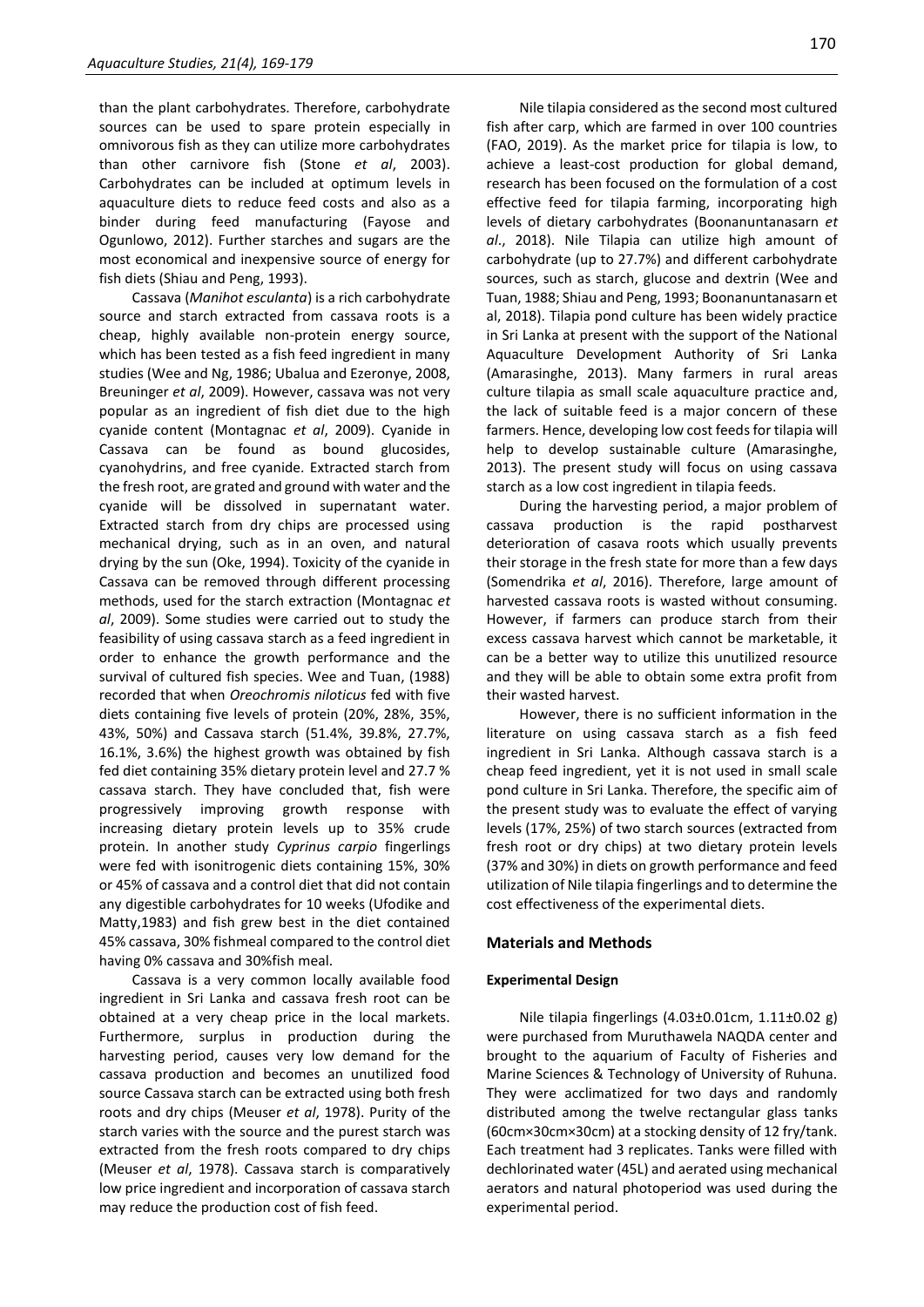# **Preparation of Starch Extract from Fresh Cassava Roots**

Starch was extracted using fresh cassava roots using following procedure. Fresh cassava roots were peeled, washed and grated. Two liters of water was added to 1kg of grated cassava and ground using a high speed blender (Preethi MG 176 600 W) for 10 minutes. The pulp was filtered using a double folded cotton cloth. The filtrate was allowed to stand for 2 hrs to settle starch and top supernatant was removed. 200ml of water was added to the sediment and stirred again for 5 minutes and filtered. This process was repeated three times to remove impurities and after decanting the supernatant, final sediment layer was dried in sun light for 72 hours. Then dried starch was crushed, sieved and stored in a refrigerator at -20°C ((Abera and Rakshit, 2003).

# **Preparation of Starch Extract from Dry Cassava Chips**

Starch was extracted using dry cassava chips using following procedure. Grated fresh cassava were sun dried for 3 days to prepare dry chips and ground using a high speed blender and then flour was mixed with water. The pulp was filtered and the sediment layer was collected and dried according to the previous procedure. Finally, the dried starch layer was crushed, sieved and stored in a refrigerator at -20°C (Abera and Rakshit, 2003).

#### **Feed Preparation**

Four experimental diets were formulated to contain one of two protein levels (37%, 30%) by altering the carbohydrate level using two different starch extractions (R starch -extract from cassava fresh root or D starch - extract from dry cassava chips) (Table 1). The dry ingredients were finely ground and sieved through a 1/100-inch sieved and mixed thoroughly. Warm water (20°C) was added (25%) slowly to the mixture with continuous stirring until a dough was formed. The dough was steamed for 15 minutes and pelleted using a hand pelleting machine. Extruded pellets (4 mm diameter) were oven-dried at 60°C for 12 hrs, stored in plastic bags and kept at -20°C in the freezer.

#### **Experimental Procedure**

The fish were hand fed with respective diet to satiation at 08:00 a.m and 04:00 p.m. during the experimental period. The fecal matter was siphoned out daily before feeding the fish and optimum aeration was supplied. Tanks were cleaned and 1/3 of water removed by siphoning at two-day intervals and refilled using dechlorinated water. Dissolved oxygen was measured once a week using a water quality meter (PRO2030). Nitrite, nitrate and ammonia were measured once a week using a laboratory test kit (ZOOLEK). Temperature was measured daily using a thermometer and pH was measured once a week using a pH meter (EUTECH pH6).

Length and weight of individual fish at the beginning of the experiment and at fortnightly intervals were taken using a measuring board (1 mm) and an electronic balance (0.01 g) respectively. Fish were sacrificed at the end of the growth trail and liver and viscera were removed. Average Daily Weight Gain (ADG). Percentage Specific Growth Rate (SGR) Hepatosomatic Index (HSI) and Viscerosomatic Index (VSI), Food consumption (% Bwt/day), Feed conversion ratio (FCR) Protein efficiency ratio (PER) and condition factor were used to evaluate the growth performance and feed utilization of tilapia fry (Ricker, 1979).

Feed ingredients, experimental diets and fish carcasses were analyzed for proximate composition using the standard methods (AOAC, 1990). Moisture content was determined by using drying method, using an oven at 105°C. Crude protein content was determined by using Kjeldahl method. Ash content was determined by using combustion method, using a muffle furnace at 550°C. Crude lipid content was determined by using procedure introduced by Folch (1957).

#### **Fecal Collection and Digestibility Analysis**

Feces were collected by siphoning water using a rubber hose (5mm diameter) on to a hand net and the collected feces were dried to a constant weight in the oven at 50°C and stored in bottles. In each tank dried fecal samples were pooled and subjected for the digestibility analysis. The apparent digestibility coefficient (ADC) was calculated for dry matter (Furukawa and Tsukahara, 1966).

#### **Economic Analysis of Diets**

The economic evaluation determined using the following indices (Agbo, 2008).

Incidence of cost =  $\frac{\text{Cost of feed (Rs)}}{\text{W} + \text{U (s)}}$ Weight of fish produced (g)

> Profit index =  $\frac{\text{Value of fish (Rs)}}{\text{Value of } \frac{\text{Value of } \text{Table}}{\text{Value of } \text{Value}}}$ Cost of feed (Rs)

# **Water Quality Analysis**

Dissolved oxygen was measured once a week using a water quality meter (PRO2030). Nitrite, nitrate & ammonia were measured once a week using a laboratory test kit (ZOOLEK). Temperature was measured daily using a thermometer and pH was measured once a week using a pH meter (EUTECH pH6).

#### **Statistical Analysis**

All the statistical analyses were accomplished with the SPSS statistical package (IBM SPSS Statistics 25.0). Data was presented as means with the standard error. All the data were analyzed by two-way ANOVA to test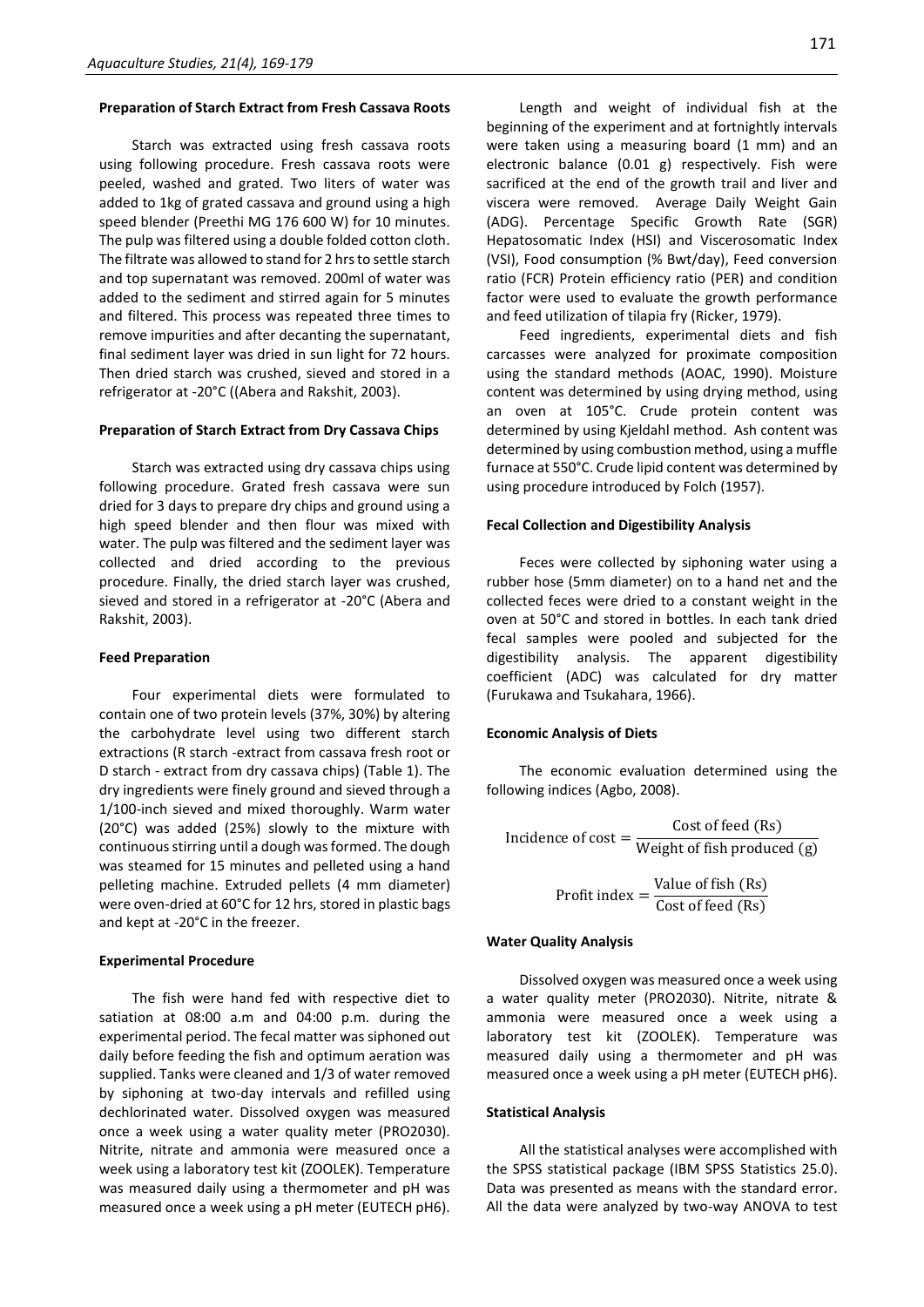for effect of protein level or effect of starch source or interaction of two factors on the growth and feed performance of fish (P<0.05).

# **Results**

#### **Growth Performance and Feed Utilization**

Nile tilapia fingerlings accepted all experimental diets and did not show any abnormal behaviors or symptoms during the experimental period. The water quality parameters in the tank water were not different among the treatments and not influenced by the dietary protein level and starch source. Fish in all treatments showed good survival and there was no difference of survival rate between the treatments (Table 2).

The total length and weight of fingerlings increased two fold and nine fold over six weeks period respectively (Table 2). Final weight varied from 1.09±0.02 to 1.14±0.04 g not affected by the protein level or starch source (Figure 1 and 2). ADG, SGR, HSI, VSI and condition factor of fish in different treatments were not affected by the protein level or starch extraction method. Mean daily food consumption (%BW/day) (9.92±0.43 to 11.09±0.35) were not significantly different among treatments (P>0.05) and not affected by dietary protein level or extraction method of starch.

Food conversion ratio (1.45±0.05 to 1.65±0.03) were not affected by dietary protein level or starch extraction method and no interaction effect was observed. However, Protein efficiency ratio (PER) of Nile tilapia fingerling was varied within 1.5±0.04 to 2.31±0.07 and the PER was influenced by the dietary protein level. High dietary protein level resulted a lower PER in diet and low dietary protein level resulted a higher PER. However, the starch extraction method had no impact on PER and there was no interaction effect between dietary protein level and starch source on PER.

Apparent digestibility coefficient (ADC) of dry matter was significantly affected (P<0.05) by the level of dietary protein (Table 3). ADC of dry matter was higher at the low dietary protein level (30%) compared to high dietary protein (37%) level. However, the extraction method of starch (Fresh or Dry) had no impact on ADC of dry matter. At the end of the growth trial, the protein, lipid, ash and moisture contents of fish carcasses were not significantly different among treatments, and no significant effect of inclusion level of starch or source were observed (Table 4).

## **Water Quality**

The mean water quality parameters obtained in the experimental tanks did not vary significantly (P>0.05) and were not influenced by the dietary protein level and starch source (Table 5). All were within the suggested tolerance ranges.

#### **Cost Analysis**

The preparation costs for experimental diets ranged from Rs/kg 190.04 to 242.64. The incidence cost (IC) of the diets was not affected by the inclusion levels of protein or extraction method of cassava starch. However, Profit index was influenced by the dietary protein level but not affected by the starch source. The profit index was higher for diets with low protein (30%) compared to diets with high protein level (37%) (Table 6).

# **Discussion**

The growth performance of fish was not affected by dietary protein level (30% or 37% protein) or the extraction method of starch or starch level. The fact that growth performance in terms of ADG and SGR was not

| Ingredients                 | $FM_{25}R_{17}$ | $FM_{25}D_{17}$ | $FM_{15}R_{25}$          | FM <sub>15</sub> D <sub>25</sub> |
|-----------------------------|-----------------|-----------------|--------------------------|----------------------------------|
| Fish meal                   | 25              | 25              | 15                       | 15                               |
| Soybean meal                | 35              | 35              | 36                       | 36                               |
| Coconut meal                | 17              | 17              | 17                       | 17                               |
| Soybean oil                 | 2               | 2               | 3                        | 3                                |
| Vitamin & mineral mix       | 3               | 3               | 3                        | 3                                |
| Cassava starch (fresh root) | 17              |                 | 25                       |                                  |
| Cassava starch(dry chips)   |                 | 17              | $\overline{\phantom{a}}$ | 25                               |
| $Cr_2O_3$                   | 1               | 1               | 1                        | 1                                |
| Proximate composition       |                 |                 |                          |                                  |
| Protein                     | 37.1            | 37.5            | 30.6                     | 31.3                             |
| Lipid                       | 5.32            | 5.35            | 5.18                     | 5.22                             |
| Carbohydrate                | 36.01           | 35.99           | 41.33                    | 41.3                             |
| Energy (kJ)                 | 1534.95         | 1534.91         | 1521.94                  | 1521.87                          |
| Protein: Energy(mgkJ-1)     | 24.23           | 24.20           | 20.35                    | 20.30                            |

**Table 1**. Formulation (g/100g) and proximate composition (%), (dry weight basis) of experimental diets.

FM25R<sup>17</sup> -Diet with 25g fish meal and 17g cassava starch extract from fresh root

FM25D17 - Diet with 25g fish meal and 17g cassava starch extract from dry chips

FM15R<sup>25</sup> - Diet with 15g fish meal and 25g cassava starch extract from fresh root

FM15D<sup>25</sup> - Diet with 15g fish meal and 25g cassava starch extract from dry chips

Energy level of the final diet was calculated based on the Digestible energy levels (16.72, 17.62 and 37.62 kJ/g for protein, carbohydrate and lipid, respectively; Nasser *et al*., 2018).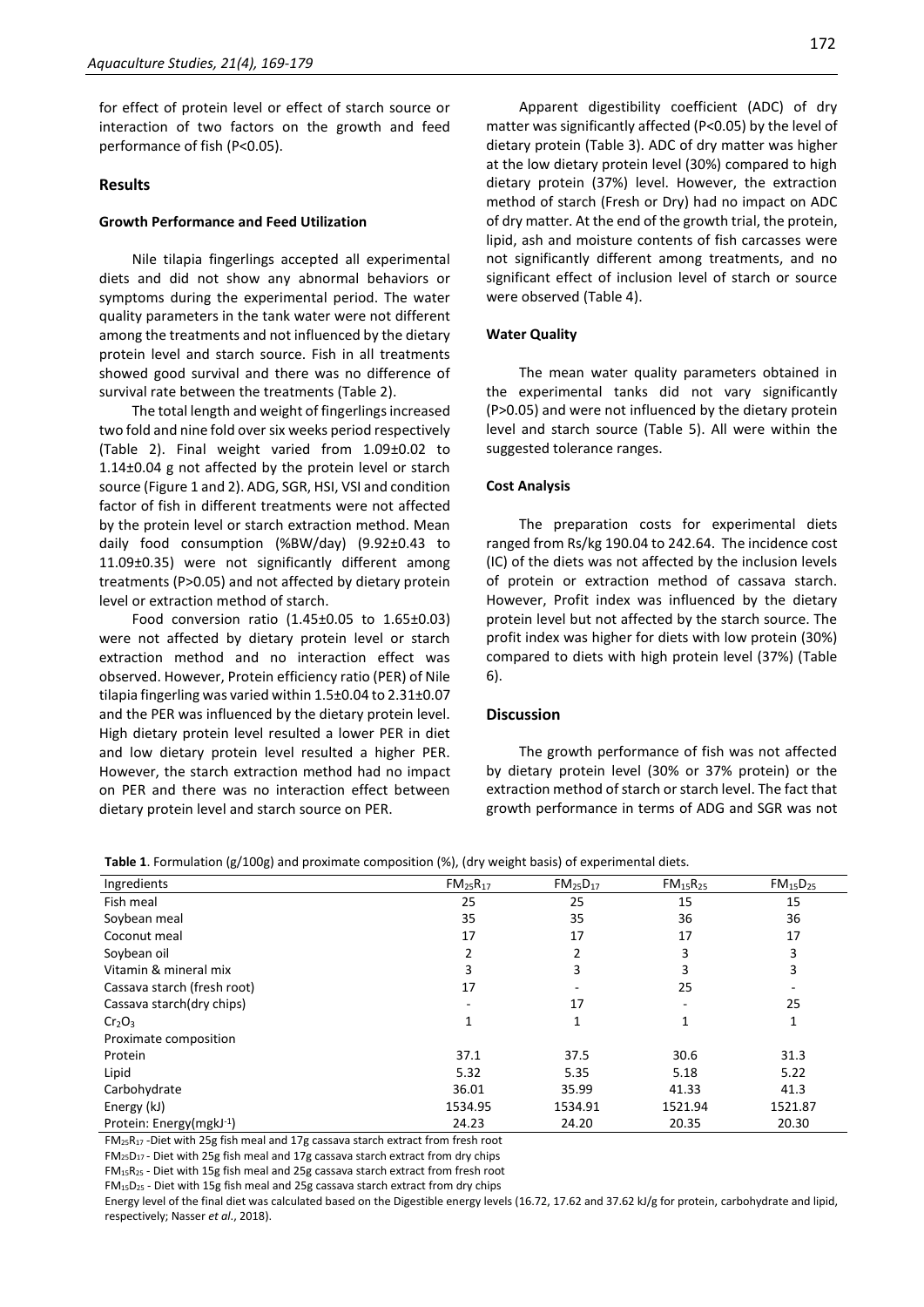influenced by decreasing dietary protein level from 37% to 30% and concurrently increasing starch level from 17% to 25% in Nile tilapia fingerling, indicating that cassava starch can spare some protein when the dietary protein is low. Similar results were reported by Azaza *et al*. (2015) in which a satisfactory growth performance of *O. niloticus* was observed when the dietary protein reduced from 344 to 258 g /kg while increasing starch from 163.5 to 401.3 g /kg. Comparable growth performance of Nile tilapia fish was observed for fish fed 16% of gelatinized cornstarch and 28% protein when compared to the control diet containing 35% of protein. (Maurice *et al*., 2018). Shiau and Peng (1993) found that decreasing dietary protein level from 28% to 24% by increasing the starch or dextrin content in the diet from 37% to 41% did not reduce weight gain of Nile tilapia. Wee and Ng (1986) mentioned that growth performance increased when the level of cassava root meal increased up to a maximum of 60% with a fixed level of 30% crude protein. It was pointed out that

carbohydrate utilization in tilapia and catfish is affected by carbohydrate source, complexity and presence of carbohydrate-metabolizing enzymes (Rahman *et al*., 2017).

The condition factor greater than one suggests that the fish were in good health condition and indicates an isometric growth (Migiro *et al*, 2014). In the present study, the value of the condition factor for fish in all treatments was greater than one (1.67±0.02- 1.78±0.00), which indicated good health condition of the fish during the present study and indicated an isometric growth. Ighwela and Ahmed, (2011) stated that the mean condition factor (K) for the *O. niloticus* was between 1.64-1.86 demonstrating good health condition and isometric growth.

The mean water quality parameters obtained in the experimental tanks did not vary significantly (P>0.05) and all were within the suggested tolerance ranges. Fish health is mainly affected by water quality parameters of the environment in which fish live.

**Table 2**. Growth performance (mean ± SE) of Nile tilapia fed the experimental diets.

| Parameter                     | <b>Experimental diets</b>        |                                  |                                  |                                  |          | Significance Level |             |  |  |
|-------------------------------|----------------------------------|----------------------------------|----------------------------------|----------------------------------|----------|--------------------|-------------|--|--|
|                               | FM <sub>25</sub> R <sub>17</sub> | FM <sub>25</sub> D <sub>17</sub> | FM <sub>15</sub> R <sub>25</sub> | FM <sub>15</sub> D <sub>25</sub> | Protein  | Starch             | $P\times S$ |  |  |
| Initia1Length(cm)             | 3.99±0.01                        | $4.02 \pm 0.07$                  | 4.02±0.04                        | 4.09±0.05                        | ns       | ns                 | ns          |  |  |
| Initial weight $(g)$          | $1.11 \pm 0.05$                  | $1.09 \pm 0.02$                  | $1.11 \pm 0.02$                  | $1.14 \pm 0.04$                  | ns       | ns                 | ns          |  |  |
| Final length(cm)              | 8.08±0.31                        | $8.23 \pm 0.08$                  | $8.33 \pm 0.16$                  | $8.21 \pm 0.16$                  | ns       | ns                 | ns          |  |  |
| Final weight $(g)$            | $9.20 \pm 1.19$                  | $9.31 \pm 0.29$                  | 10.29±0.64                       | $9.36 \pm 0.67$                  | ns       | ns                 | ns          |  |  |
| ADG (%)                       | $17.71 \pm 3.7$                  | 18.0±0.95                        | 19.68±1.20                       | 17.32±2.24                       | ns       | ns                 | ns          |  |  |
| SGR (%)                       | $5.0 \pm 0.41$                   | $5.11 \pm 0.11$                  | $5.29 \pm 0.13$                  | $5.0+0.26$                       | ns       | ns                 | ns          |  |  |
| ĸ                             | $1.72 \pm 0.03$                  | $1.67 \pm 0.02$                  | 1.78±0.00                        | 1.68±0.02                        | ns       | ns                 | ns          |  |  |
| <b>HSI</b>                    | $0.95 \pm 0.18$                  | $0.93 + 0.11$                    | $0.98 \pm 0.02$                  | $1.01 \pm 0.09$                  | ns       | ns                 | ns          |  |  |
| VSI                           | $9.51 \pm 0.73$                  | $8.35 \pm 1.5$                   | $9.4 \pm 1.45$                   | 8.48±0.66                        | ns       | ns                 | ns          |  |  |
| Food consumption<br>(%BW/Day) | 10.61±0.25                       | $9.92 \pm 0.43$                  | 11.09±0.35                       | 11.00±0.37                       | ns       | ns                 | ns          |  |  |
| <b>FCR</b>                    | 1.47±0.29                        | $1.53 \pm 0.02$                  | 1.45±0.05                        | $1.65 \pm 0.03$                  | ns       | ns                 | ns          |  |  |
| <b>PER</b>                    | $1.5 \pm 0.04$                   | $1.64 \pm 0.11$                  | $2.31 \pm 0.07$                  | $2.02 \pm 0.03$                  | $0.021*$ | ns                 | ns          |  |  |
| Survival                      | 91.67±4.31                       | 80.56±5.56                       | $97.22 \pm 2.78$                 | 88.89±2.78                       | ns       | ns                 | ns          |  |  |

Means were evaluated using two-way ANOVA (P<0.05).

ns - not significant

\*\*\* - significant at 0.05 level

ADG% =Initial weight (g)-Final weight (g)/ Initial weight (g) (Time period of expe.in days) ×100

SGR% = (In (Final weight (g)) – In (Initial weight (g))/Time period of experiment in days  $\times$ 100

Condition factor (K) = (Total weight×100)/ Total length3

HIS = Liver weight (g)/ Somatic Weight (g) ×100

VSI = Visceral Weight (g)/Somatic Weight (g) ×100

Food consumption = Weight of feed consumed (g)/ Weight of fish (g)  $\times$ 100

FCR = Feed consumed (g)/Total wet weight gain (g)  $\times$ 100

PER = Total wet weight gain (g)/ Protein intake (g) ×100

Survival (%) = (Initial number of fish)/ (Final number of fish) ×100

**Table 3** Apparent Digestibility Coefficient (ADC) (mean ± SE) of Nile tilapia fed experiment diets.

| Treatment                                                                                                          | ADC drv matter | Protein  | Starch | $P\times S$ |
|--------------------------------------------------------------------------------------------------------------------|----------------|----------|--------|-------------|
| $FM_{25}R_{17}$                                                                                                    | 83.56±0.02     |          |        |             |
| FM <sub>25</sub> D <sub>17</sub>                                                                                   | 83.57±0.15     | $0.009*$ | ns     | ns          |
| FM <sub>15</sub> R <sub>25</sub>                                                                                   | 84.77±0.27     |          |        |             |
| FM <sub>15</sub> D <sub>25</sub>                                                                                   | 84.97±0.23     |          |        |             |
| $\mathbf{a}$ and $\mathbf{b}$ and $\mathbf{a}$ and $\mathbf{b}$ and $\mathbf{a}$ and $\mathbf{a}$ and $\mathbf{a}$ |                |          |        |             |

Mean values were evaluated using two-way ANOVA (P<0.05)

ns: not significant

\*\*\* significant at 0.05 level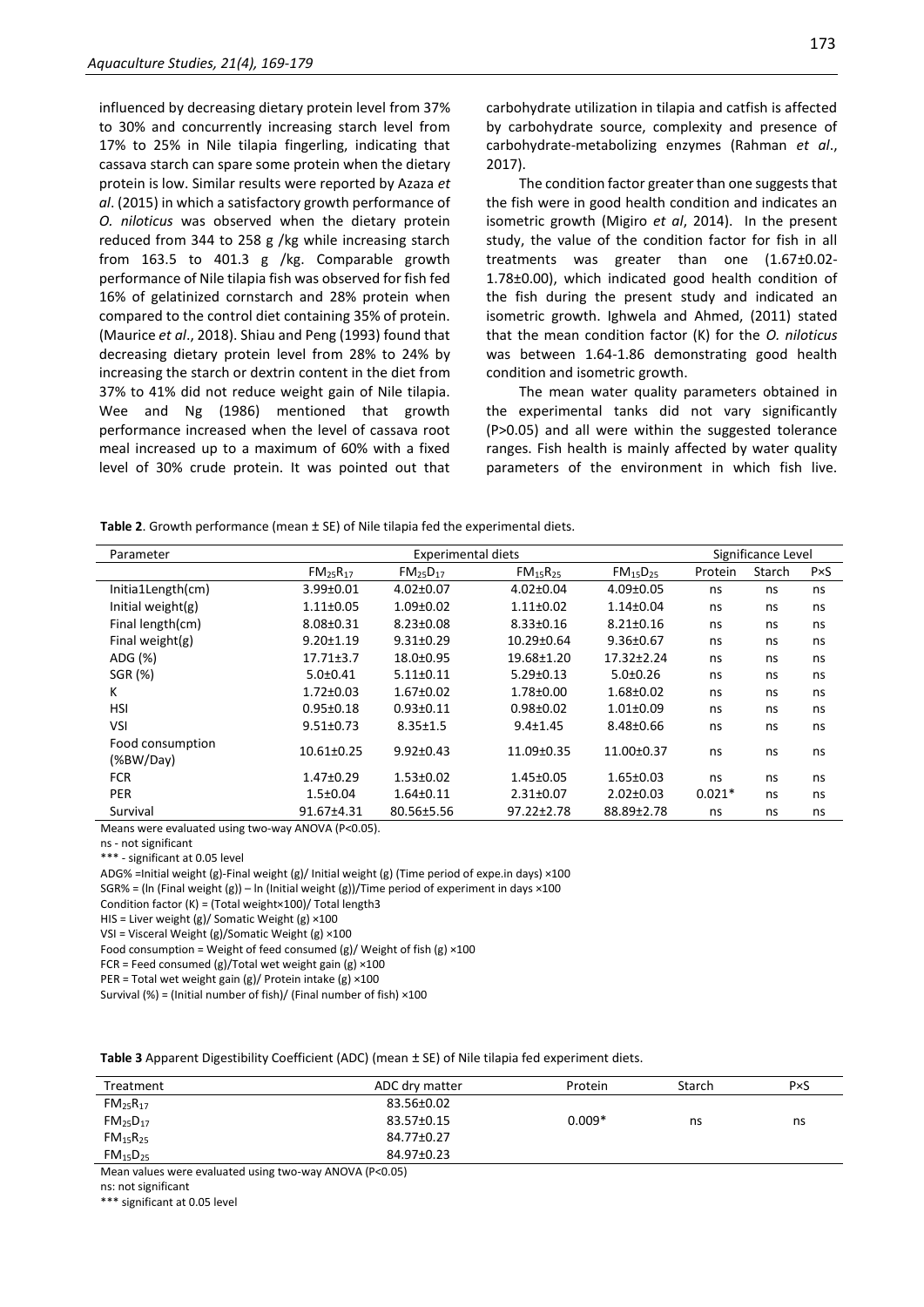Maintaining the water quality parameters for fingerlings of Nile tilapia at optimum level is essential to avoid the stressful conditions of fish and to achieve best growth, feed conversion and survival (Masser et al., 1999). As most important limiting factor for fish kept in tanks, the concentration of ammonia for Nile tilapia should be less than 0.05 mg/L, and optimum levels for temperature (22-28 0C), dissolved oxygen (5 mg/L), pH (7-8), Nitrate (should be less than 0.5 mg/L) should be maintained (Siddiqui et al., 1989, Masser et al., 1999). The obtained water quality parameters during the experimental period in the present study were within the optimum range for tilapia culture.

The FCR obtained in current study (1.47-1.65) were comparable to values reported in previous studies on tilapia. Wee and Ng (1986) reported that good feed conversion ratios of tilapia were obtained in all diets with an average of 1.4. Azaza *et al*. (2015) reported that FCR values tended to increase from 1.5 to 1.7 with the decrease of dietary protein level while increasing starch level. FCR value depends on various factors like dietary protein level, protein quality, carbohydrate level, sex of fish, water quality and fish activity ( Wee and Ng, 1986, Hasan and Khan, 2013).

PER was significantly increased with decreasing dietary protein level and that showed fish can efficiently utilize lower quantity of dietary protein while showing comparable growth in the present study. Sá *et al*. (2008) also stated that the protein efficiency ratio increased significantly as the dietary starch level increased, independently of the starch source. The results of this present study revealed that the fingerling Nile tilapia fed diets with cassava starch using two extraction methods exhibited good growth and showed better feed utilization even at the 25% (low) dietary protein level. When optimum carbohydrate level and protein level contain in the diet, it would reduce the cost of feed and mitigate the environmental impacts such as eutrophication occur due to excess nitrogen excretion (Azaza *et al*., 2015; Maurice *et al*., 2018).

**Table 4.** Whole-body proximate composition (% Dry weight basis) (mean ± SE) of Nile tilapia fed experimental diets.

| Proximate   | Initial body    |                                  |                                  | Final body composition           |                                  | Significance Level |        |             |  |
|-------------|-----------------|----------------------------------|----------------------------------|----------------------------------|----------------------------------|--------------------|--------|-------------|--|
| composition | composition     | FM <sub>25</sub> R <sub>17</sub> | FM <sub>25</sub> D <sub>17</sub> | FM <sub>15</sub> R <sub>25</sub> | FM <sub>15</sub> D <sub>25</sub> | Protein            | Starch | $P\times S$ |  |
| Moisture%   | 72.41±0.04      | 73.08±0.26                       | 72.72±0.32                       | 73.61±0.43                       | 72.59±0.67                       | ns                 | ns     | ns          |  |
| Protein%    | $57.9 \pm 0.24$ | $61.27 \pm 0.72$                 | 59.7±0.36                        | 60.87±0.42                       | 61.50±0.57                       | ns                 | ns     | ns          |  |
| Lipid%      | $9.13 \pm 0.11$ | $10.64 \pm 0.38$                 | $10.95 \pm 0.32$                 | $10.64 \pm 0.03$                 | $10.30 \pm 0.34$                 | ns                 | ns     | ns          |  |
| Ash%        | $8.11 \pm 0.13$ | $8.91 \pm 0.55$                  | $8.24 \pm 0.18$                  | $8.26 \pm 0.05$                  | $8.25 \pm 0.10$                  | ns                 | ns     | ns          |  |

Means were evaluated using two-way ANOVA (P<0.05).

ns - not significant

\*\*\* - significant at 0.05 level

|  |  |  | Table 5. Water quality parameters of experimental tanks. |  |
|--|--|--|----------------------------------------------------------|--|
|--|--|--|----------------------------------------------------------|--|

| Parameters      | Treatment                        |                                  |                                  |                                  |         | Significance Level |             |
|-----------------|----------------------------------|----------------------------------|----------------------------------|----------------------------------|---------|--------------------|-------------|
|                 | FM <sub>25</sub> R <sub>17</sub> | FM <sub>25</sub> D <sub>17</sub> | FM <sub>15</sub> R <sub>25</sub> | FM <sub>15</sub> D <sub>25</sub> | Protein | Starch             | $P\times S$ |
| Temperature(°C) | 27.86±0.02                       | 27.82±0.03                       | 27.79±0.03                       | 27.76±0.04                       | ns      | ns                 | ns          |
| pH              | $6.77 \pm 0.14$                  | $6.79 \pm 0.01$                  | $6.79 \pm 0.05$                  | $6.84 \pm 0.07$                  | ns      | ns                 | ns          |
| DO(mg/L)        | $5.89 \pm 0.11$                  | $5.91 \pm 0.19$                  | $5.92 \pm 0.07$                  | $5.89 \pm 0.36$                  | ns      | ns                 | ns          |
| NO <sup>2</sup> | $0.14 \pm 0.04$                  | $0.15 \pm 0.04$                  | $0.11 \pm 0.08$                  | $0.13 \pm 0.04$                  | ns      | ns                 | ns          |
| NO <sup>3</sup> | $1.63 \pm 0.01$                  | $1.63 \pm 0.01$                  | $1.63 \pm 0.01$                  | $1.67 \pm 0.07$                  | ns      | ns                 | ns          |
| <b>TAN</b>      |                                  |                                  | 0                                |                                  | ٠       | -                  |             |

Means were evaluated using two-way ANOVA (P<0.05).

ns - not significant

\*\*\* - significant at 0.05 level

#### **Table 6.** Economic analysis of experimental diets.

| Experimental diet   | $FM_{25}R_{17}$ | $FM_{25}D_{17}$ | FM <sub>15</sub> R <sub>25</sub> | FM <sub>15</sub> D <sub>25</sub> | Significance Level |                          |                |
|---------------------|-----------------|-----------------|----------------------------------|----------------------------------|--------------------|--------------------------|----------------|
|                     |                 |                 |                                  |                                  | Protein            | Starch                   | P×S            |
| Total cost (Rs/kg)  | 230.74          | 242.64          | 190.04                           | 207.54                           | -                  | $\overline{\phantom{a}}$ | $\overline{a}$ |
| Incidence cost (IC) | $0.34 \pm 0.01$ | $0.41 \pm 0.01$ | $0.29 \pm 0.03$                  | $0.33 \pm 0.00$                  | ns                 | ns                       | ns             |
| Profit Index        | $1.32 \pm 0.03$ | $1.29 \pm 0.01$ | $1.69 \pm 0.01$                  | $1.73 \pm 0.02$                  | $0.008*$           | ns                       | ns             |

Total cost of feeds were calculated (market value of ingredients + estimated cost for preparation which was considered as Rs. 30/kg). Means were analyzed using two-way ANOVA (P<0.05).

ns - not significant

\*\*\* - significant at 0.05 level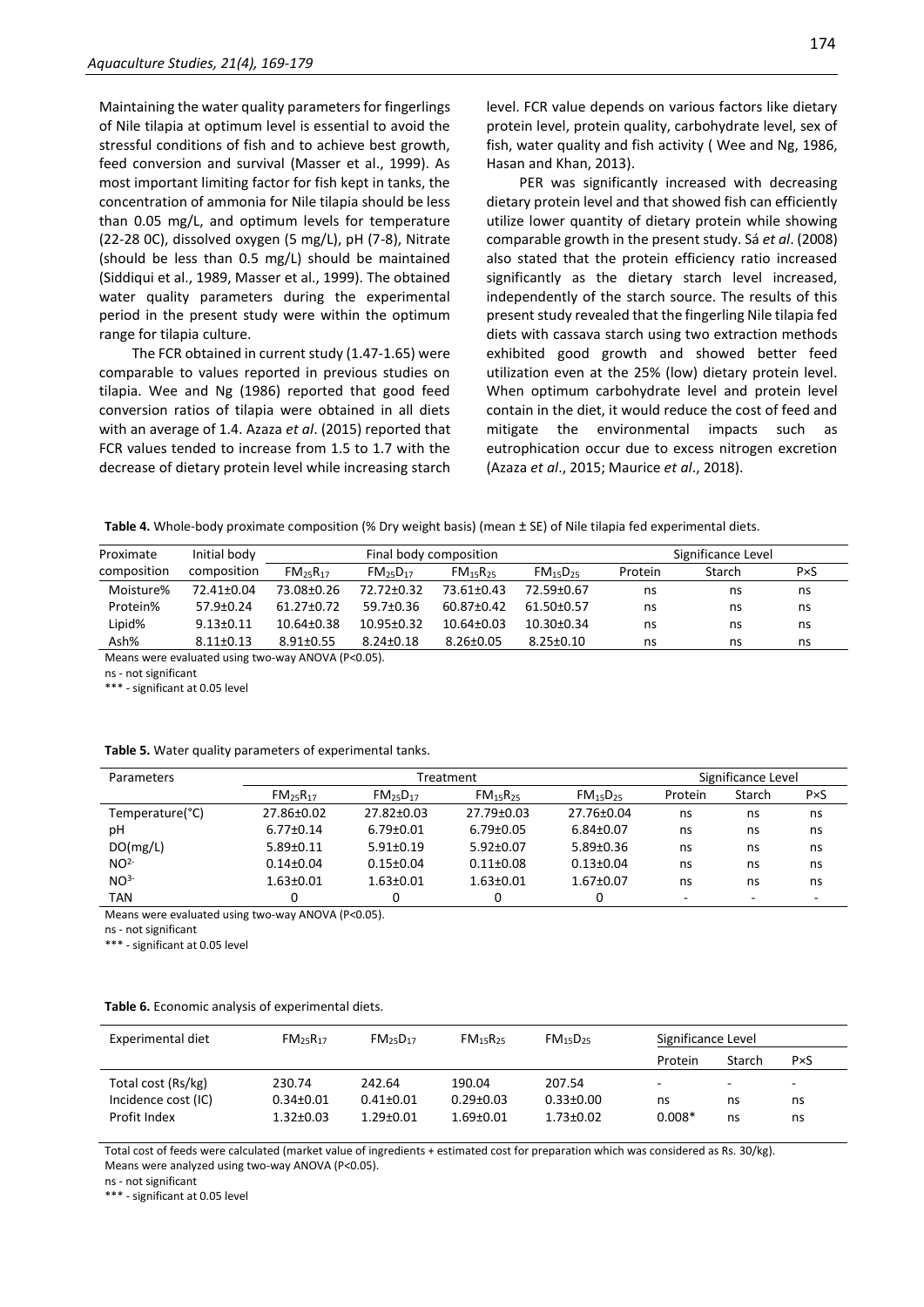Apparent digestibility coefficient (ADC) of dry matter was affected by dietary protein level in the present study. The highest ADC of dry matter was recorded for diets containing low protein level (30% P) when compared with the diets containing high protein levels (37% P). Digestibility is one of the most important aspects in evaluating the efficiency of feed ingredients. Degani *et al.,* 1997 reported that diets with high ADC (for eg: 83.8%) performed well and showed good growth performance of *Cyprinus carpio*. Amirkolaie *et al*. (2006) reported that inclusion level of starch effect the ADC of dry matter and at the high starch level (35.85%) the Nile tilapia were reaching their maximal capacity to digest starch and absorb glucose. ADC of dry matter in experimental diets were varied from 81.35 to 85.45 (Amirkolaie *et al*., 2006) which was approximately similar to the results of present study. Herbivorous fish have higher ability to digest and absorb carbohydrate than carnivorous fish species, as the higher amylase activity in the digestive tracts of herbivorous fish species (Stone *et al*, 2003). The inclusion level of starch affected the total amount of feces produced by the fish and the lower amount of feces produced at the higher ADC of dry matter (Amirkolaie *et al*., 2006). Yeo *et al.* (2017) mentioned that ADC of dry matter significantly improved by processing (Cooking, extruding or gelatinization) the carbohydrate-rich ingredients.

After 42 days, crude lipid content of the carcass of fish was slightly increased when compared with that of the initial fish. Moses *et al*. (2018) reported similar

results of proximate composition of body compared to present study. Maurice *et al*. (2018) indicated that whole-body protein and lipid content was significantly influenced by the starch content and that maximum whole-body protein and lipid content were obtained from fish fed with diet containing the highest gelatinized cornstarch levels (21% and 31%). Therefore, when increasing the starch level in formulated diets up to optimum level, it is not negatively effecting on the growth and whole-body proximate composition in Nile tilapia fingerlings.

In the present study protein to energy ratio (P: E) in diets were ranged from 20.3 to 24.23 g/MJ. When the experimental diet contains a high P: E ratio (high protein level), part of the protein utilized for energy and when the P: E ratio is low (low protein level) carbohydrate utilized for energy and protein used mainly for the growth performances and maintenance (Ali *et al*., 2008). Therefore, in the present study amount of protein used for energy was minimized by increasing dietary carbohydrate source which is a non-protein energy source. Haidar *et al*. (2018) also reported that protein sparing effect can be used to increase growth of fish and reduces nitrogen excretion. In the present study the fish exhibited similar growth and feed utilization at low dietary protein levels compared to high protein levels and it can be concluded that carbohydrate spare some protein when the dietary protein level is low or at sub optimum level. When fish meets the energy requirements for their basic metabolism and voluntary



Figure 1. Mean ± SE of total length of tilapia fish fed four experimental diets. (FM<sub>25</sub>R<sub>17</sub>-25g fish meal, 17g starch (fresh root), FM25D17-25g fish meal, 17g starch (dry chips), FM15R25-15g fish meal, 25g starch (fresh root), FM15D25- 15g fish meal, 25gstarch (dry chips)).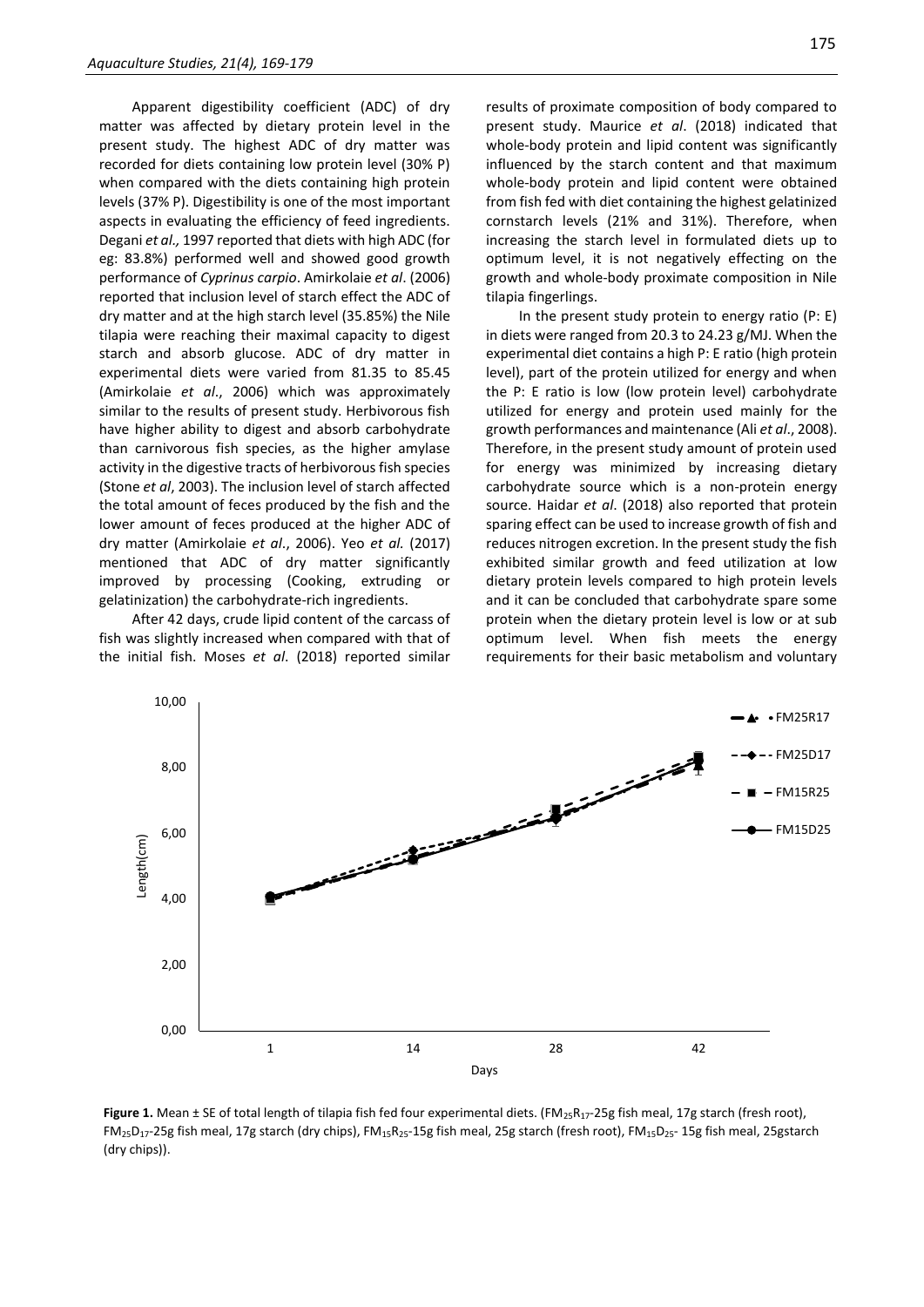activities, fish usually use dietary protein for their growth (Lee *et al*., 2000). However, if there is excess protein (relation to energy) or dietary energy is low, protein act as an energy source. Thereby, excess energy may reduce feed consumption, disturb the proper utilization of other nutrient (Shiau and Peng, 1993). Azaza *et al*. (2015) reported that excess levels of starch significantly reduce the fish growth and feed utilization. Therefore, dietary protein and energy level must be balanced in the diet for maximum growth of fish.

Cost analysis revealed that, fish production in FM15R<sup>25</sup> treatment is more profitable than other experimental treatments. R starch prepared from fresh cassava is more profitable than D starch prepared from dried cassava chips, as large amount of cassava fresh roots are required to prepare D starch than R starch. Therefore, the preparation of D starch is expensive than preparation of R starch. The highest profit index was obtained by low protein diets due to the increase of the inclusion level of starch economic analysis indicated that the best profit index would be achieved by using 25% R cassava starch in the diets for Nile tilapia fingerlings. Maurice *et al*. (2018) mentioned that compared to the diets containing 31% protein without starch, diets containing 31% gelatinized cornstarch and 21% of protein gelatinized cornstarch had the lowest costs. As fishmeal (FM) is the main protein source in fish feed formulation, research was focus on producing diets with low inclusion levels of FM or FM free diets in order to

reduce the cost of the feed. Due to the limitations in reducing FM totally as it is difficult to find suitable alternative protein sources to replace FM very few aqua feeds produced with completely replacing fishmeal at present (Caldini et al., 2015; Simon et al., 2019). However, by utilizing carbohydrate source in fish feed preparation, fish meal dependence can be reduced as well as the feed cost can be reduced. Additionally, cassava is an unutilized source especially during harvesting season due to the excess production and farmers can get advantage by marketing this unutilized source for fish feed preparation.

This study demonstrated that the Nile tilapia fingerlings have the capability to utilize the carbohydrate and showed that Cassava starch can be effectively used to obtain optimal growth performances of tilapia. Economic profitability also increased by using higher starch level (25 % starch) while reducing the expensive fishmeal as cassava starch is cheaper than fishmeal. Therefore, the diets formulated to have lower protein level (30% P) with 25% of cassava starch extracted from fresh root ( $FM_{15}R_{25}$ ) could be the best practical diet for Nile tilapia fingerlings among the tested diets. This diet allows to obtain growth performance similar to diets (FM25R<sup>17</sup> or FM25D17) containing 37% of higher protein level.

In the present study only two protein levels have been used to observe the protein sparing effect. Therefore, more investigations must be carried out by



Figure 2. Mean ± SE of total weight of tilapia fish fed four experimental diets. (FM<sub>25</sub>R<sub>17</sub>-25g fish meal, 17g starch (fresh root),  $FM_{25}D_{17}$ -25g fish meal, 17g starch (dry chips), FM<sub>15</sub>R<sub>25</sub>-15g fish meal, 25g starch (fresh root), FM<sub>15</sub>D<sub>25</sub>- 15g fish meal, 25gstarch (dry chips)).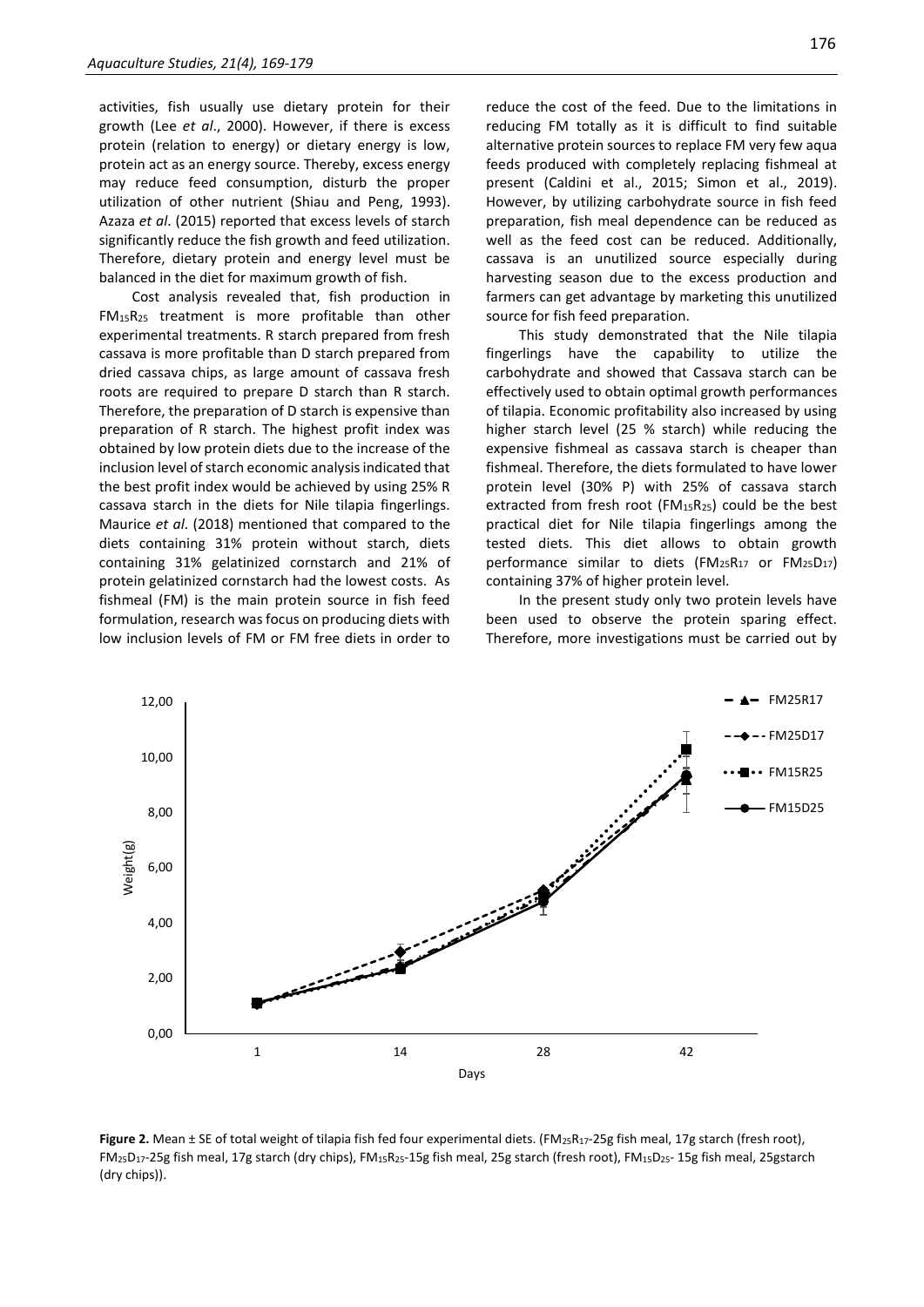altering the protein level and starch level to perceive the optimum protein to starch ratio for the Nile tilapia fingerlings. Further studies should be carried out to determine the long term effect of the dietary starch on proximate composition of the muscle of Nile tilapia.

# **Ethical Statement**

The scientific and ethical responsibility of the animal experiment belongs to the author(s). (\*\* There is no committee established on the ethics in the university. However, fish were killed using MS222 anesthesia, and all efforts were made to minimize suffering.)

# **Funding Information**

The author(s) received no specific funding for this work.

# **Author Contribution**

Conceptualization: DM & KR, Data Curation: DM & KR, Formal Analysis: KR, Investigation: DM, Methodology: DM & KR, Project Administration: KR, Resources: KR, Supervision: KR & EH, Visualization: DM & KR, Writing -original draft: DM & KR, Writing -review and editing: KR.

# **Conflict of Interest**

The author(s) declare that they have no known competing financial or non-financial, professional, or personal conflicts that could have appeared to influence the work reported in this paper.

# **Acknowledgements**

The authors would like to thank the Department of Fisheries and Aquaculture for providing aquarium and laboratory facilities. Feed preparation, tanks and laboratory materials were provided by the grant received by KR (University of Ruhuna 2016 project - UGC Block Grant for strengthening research (RU/PG-R/16/10) and was greatly acknowledged. Authors are thankful to Mr W.U.L Lanarolle and Mr Viraj Udayantha (Aquaculturists) for their guidance in fish husbandry.

# **References**

Ali, A., Al‐Ogaily, S.M., Al‐Asgah, N.A., Goddard, J.S. & Ahmed, S.I. (2008). Effect of feeding different protein to energy (P/E) ratios on the growth performance and body composition of *Oreochromis niloticus*fingerlings. Journal of Applied Ichthyology, 24: 31-37.

https://doi.org/10.1111/j.1439-0426.2007.00897.

Abera, S. & Rakshit, S.K. (2003). Processing technology comparison of physicochemical and functional properties of cassava starch extracted from fresh root and dry chips, Starch‐Stärke, 55: 287-296.

https://doi.org/10.1002/star.200390072

- Agbo, N.W. (2008). Oilseed meals as dietary protein sources for juvenile Nile tilapia (*Oreochromis niloticus* L.). PhD thesis. University of Stirling, UK. http://hdl.handle.net/1893/984.
- Amarasinghe U.S. (2013). Fisheries resources in alleviation of hunger and malnutrition in Sri Lanka - accomplishment and challenges. Sri Lanka Journal of Aquatic Sciences 18: 1-15. doi: http://dx.doi.org/10.4038/sljas.v18i0.7034
- Amirkolaie, A.K., Verreth, J.A. & Schrama, J.W. (2006). Effect of gelatinization degree and inclusion level of dietary starch on the characteristics of digesta and faeces in Nile tilapia (*Oreochromis niloticus* (L.)), Aquaculture, 260: 194-205. https://doi.org/10.1016/j.aquaculture.2006.06.039.
- AOAC, (1990). In: Official Methods of Analysis, 15th ed., Sec. 959.08. AOAC, Arlington, VA.

https://archive.org/details/ gov.law.aoac.methods.1.19 90

- Azaza, M.S., Khiari, N., Dhraief, M.N., Aloui, N., Kraϊem, M.M. & Elfeki, A. (2015). Growth performance, oxidative stress indices and hepatic carbohydrate metabolic enzymes activities of juvenile Nile tilapia, *Oreochromis niloticus* L., in response to dietary starch to protein ratios. *Aquaculture research*, 46: 14-27. https://doi.org/10.1111/are.12153.
- Boonanuntanasarn, S., Jangprai, A., Kumkhong, S., Plagnes-Juan, E., Veron, V., Burel, C., Marandel, L. & Panserat, S. (2018). Adaptation of Nile tilapia (*Oreochromis niloticus*) to different levels of dietary carbohydrates: New insights from a long term nutritional study. Aqua*c*ulture, 496: 58- 65. https://doi.org/10.1016/j.aquaculture.2018.07.011.
- Breuninger, W.F., Piyachomkwan, K. & Sririth, K. (2009) Tapioca / Cassava Starch: Production and Use. Third Edit, In *Starch*. 541-568. Elsevier Inc. doi: 10.1016/B978-0-12- 746275-2.00012-4. https://doi.org/10.1016/B978-0-12- 746275-2.00012-4.
- Caldini, N.N., Cavalcante, D.D.H., Rocha Filho, P.R.N. & Sa, M.V.D.C. (2015). Feeding Nile tilapia with artificial diets and dried bioflocs biomass. Acta Scientiarum. Animal Sciences, 37: 335-341.

https://doi.org/10.4025/actascianimsci.v37i4.27043.

Degani, G., Viola, S. & Yehuda, Y. (1997). Apparent digestibility coefficient of protein sources for carp, *Cyprinus carpio* L. *Aquaculture Research*, *28*: 23-28. https://doi.org/10.1046/j.1365-2109.1997.00825.

FAO (2018) The State of World Fisheries and Aquaculture (SOFIA) | FAO | Food and Agriculture Organization of the United Nations. ISBN 978-92-5-130562-1

- http://www.fao.org/3/i9540en/i9540en.pdf
- FAO (2019) FAO: Nutritional requirements. (Accessed: 22 January 2019). http://www.fao.org/fishery/affris/species-profiles/niletilapia/nutritional-requirements/en/
- Fayose, F.T. & Ogunlowo, A.S. (2012). The Search for High Quality and Affordable Fish Feed in Nigeria. In creating a competitive edge through agricultural mechanization and post-harvest technology in developing countries. International Conference of Agricultural Engineering-CIGRFAo-AgEng 2012: *Agriculture and Engineering for a Healthier Life*, Valencia, Spain, 8-12 July 2012.
- Folch, J., Less, M. & Stanley, G.S. (1957). A simple method for the isolation and purification of total lipid from animal tissues. *Journal of Biological chemistry*, 226:497-509.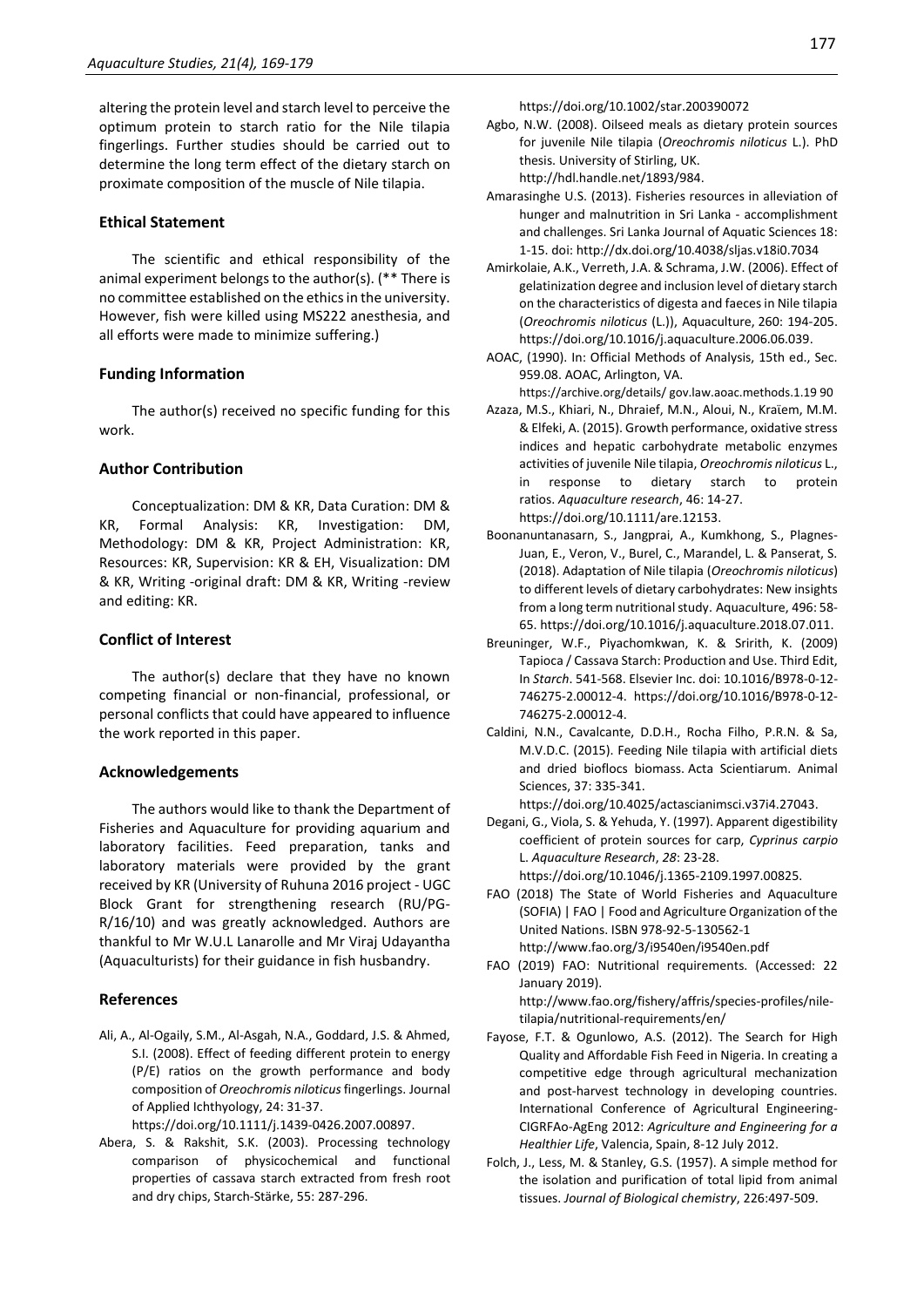- Furukawa, A. & Tsukahara, H., (1966). On the acid digestion method for the determination of chromic oxide as an index substance in the study of digestibility in fish feed. *Bulletin of the Japanese Society for the Science of fish*, 35: 502-506.
- Haidar, M.N., Bleeker, S., Heinsbroek, L.T.N. & Schrama, J.W. (2018). Effect of constant digestible protein intake and varying digestible energy levels on energy and protein utilization in Nile tilapia. *Aquaculture*, 489: 28-35. https://doi.org/10.1016/j.aquaculture.2017.12.035.
- Hasan, A.J.Z. & Khan, U. (2013). Protein sparring effect and the efficiency of different compositions of carbohydrates, lipids and protein on the growth of rohu (*Labeo rohita*) fingerlings. *World Journal of Fish Marine Science*, 5: 244- 250.

https://doi.org/10.5829/idosi.wjfms.2013.05.03.7258.

- Ighwela, K.A., Ahmed, A.B. & Abol-Munafi, A.B. (2011). Condition factor as an indicator of growth and feeding intensity of Nile tilapia fingerlings (*Oreochromis niloticus*) feed on different levels of maltose. *American-Eurasian Journal of Agricultural and Environmental Science*, 11: 559-563.
- Lee, S.M., Cho, S.H. & Kim, K.D. (2000). Effects of dietary protein and energy levels on growth and body composition of juvenile flounder *Paralichthys olivaceus*. *Journal of the World Aquaculture Society*, 31: 306-315. https://doi.org/10.1111/j.1749-7345.2000.tb00882.x
- Masser, M.P., Rakocy, J., & Losordo, T.M. (1999) Recirculating aquaculture tank production systems. *Management of recirculating systems*, SRAC publication 452. https://www.researchgate.net/publication/239549714
- Maurice, Y.G., Célestin, B.M., Bédel, F., Olivier, E.A. & Soumaila, D. (2018). Effects of modulation dietary gelatinized cornstarch/protein ratio on growth performance, feed utilization, and body composition of tilapia *Oreochromis niloticus* fingerlings. *Journal of Applied Biology & Biotechnology*, 6:.31-36.
- Meuser, F., Smolnik, H.D., Rajani, C. & Giesemann, H.G. (1978). Comparison of starch extraction from tapioca chips, pellets and roots. *Starch‐Stärke*, 30: 299-306. https://doi.org/10.1002/star.19780300904.
- Migiro, K.E., Ogello, E.O. & Munguti, J.M. (2014). The lengthweight relationship and condition factor of Nile tilapia (*Oreochromis niloticus* L.) broodstock at Kegati Aquaculture Research Station, Kisii, Kenya. *International Journal of Advanced Research,* 2: 777-782. http://www.journalijar.com
- Montagnac, J.A., Davis, C.R. & Tanumihardjo, S.A. (2009). Processing techniques to reduce toxicity and antinutrients of cassava for use as a staple food. *Comprehensive Reviews in Food Science and Food Safety*, 8: 17-27.

https://doi.org/10.1111/j.1541-4337.2008.00064.x.

- Moses, S., Agbaji, E.B., Ajibola, V.O. & Gimba, C.E. (2018). Amino acid composition and proximate analysis in tilapia (*Oreochromis mossambicus*) fish from dams and rivers in Zamfara State, *Nigeria. Journal of Applied Sciences and Environmental Management*, 22: 899-905. https://doi.org/10.4314/jasem.v22i6.10.
- Nasser, N., Abiad, M.G., Babikian, J., Monzer, S. & Saoud, I.P. (2018). Using restaurant food waste as feed for Nile

tilapia production. *Aquaculture Research*, 49:.3142- 3150. https://doi.org/10.1111/are.13777.

- Oke, O.L. (1994). Eliminating cyanogens from cassava through processing: Technology and tradition. In *International workshop on Cassava Safety*, 375: 163-174. http://doi.org/10.17660/ActaHortic.19994.375.14
- Rahman, M.L., Salam, M.A. & Ahsan, M.E. (2017). Protein-Sparing Ability of Carbohydrates from Different Sources in Diets for Fry of Stinging Catfish *Heteropneustes fossilis. Sains Malaysiana*, 46: 239-244.
- http://dx.doi.org/10.17576/jsm-2017-4602-08. Ricker, W.E. (1979). Growth rates and models. *Fish physiology*, pp.673-743. https://www.academia.edu/699327/Fish\_Physiology\_1 979\_Vol\_08\_Bioenergetics\_and\_Growth
- Siddiqui, A.Q., Howlader, M.S, & Adam, A.B (1989). Culture of Nile tilapia, *Oreochromis niloticus* (L.), at three stocking densities in outdoor concrete tanks using drainage water, *Aquaculture Research*, 20: 49-58. https://doi.org/10.1111/j.1365-2109.1989.tb00440.x
- Sá, R., Pousão‐Ferreira, P. & Oliva‐Teles, A. (2008). Effect of dietary starch source (normal versus waxy) and protein levels on the performance of white sea bream *Diplodus sargus* (Linnaeus) juveniles. *Aquaculture Research*, 39: 1069-1076.

https://doi.org/10.1111/j.1365-2109.2008.01967.x.

- Shiau, S.Y. & Peng, C.Y. (1993). Protein-sparing effect by carbohydrates in diets for tilapia, *Oreochromis niloticus*× *O. aureus*. *Aquaculture*, 117: 327-334. https://doi.org/10.1016/0044-8486(93)90329-W.
- Simon, C.J., Blyth, D., Fatan, N.A. & Suri, S. (2019). Microbial biomass (Novacq™) stimulates feeding and improves the growth performance on extruded low to zero-fishmeal diets in tilapia (GIFT strain). *Aquaculture*, 501: 319-324. https://doi.org/10.1016/j.aquaculture.2018.11.052.
- Somendrika, MA.D., Wickramasinghe, I., Wansapala, M.A.J., & Peris, S. (2016) Quantification of the material flow of raw cassava tubers processing for export market. European Journal of Academic Essays, 3: 105-108
- Stone, D.A.J., Allan, G.L. & Anderson, A.A. (2003). Carbohydrate utilization by juvenile silver perch, *Bidyanus bidyanus* (Mitchell). III. The protein‐sparing effect of wheat starch‐based carbohydrates. *Aquaculture Research*, 34: 123-134.

https://doi.org/10.1046/j.1365-2109.2003.00774.x.

Ubalua, A.O. & Ezeronye, O.U. (2008). Growth responses and nutritional evaluation of cassava peel based diet on tilapia (*Oreochromis niloticus*) fish fingerlings. *Journal of Food Technology*, 6: 207-213.

https://medwelljournals.com/abstract/?doi=jftech.200 8.207.213.

- Ufodike, E.B.C. & Matty, A.J. (1983). Growth responses and nutrient digestibility in mirror carp (*Cyprinus carpio*) fed different levels of cassava and rice. *Aquaculture*, 31: 41- 50. https://doi.org/10.1016/0044-8486(83)90256-9
- Wang, W., Sun, J, Liu, C., & Xue, Z. (2017) Application of immunostimulants in aquaculture: current knowledge and future perspectives, *Aquaculture Research*, 48: 1– 23. https://doi.org/10.1111/are.13161.
- Wee, K.L. & Tuan, N.A. (1988). Effects of dietary protein level on growth and reproduction in Nile tilapia (*Oreochromis niloticus*). In The Second International Symposium on